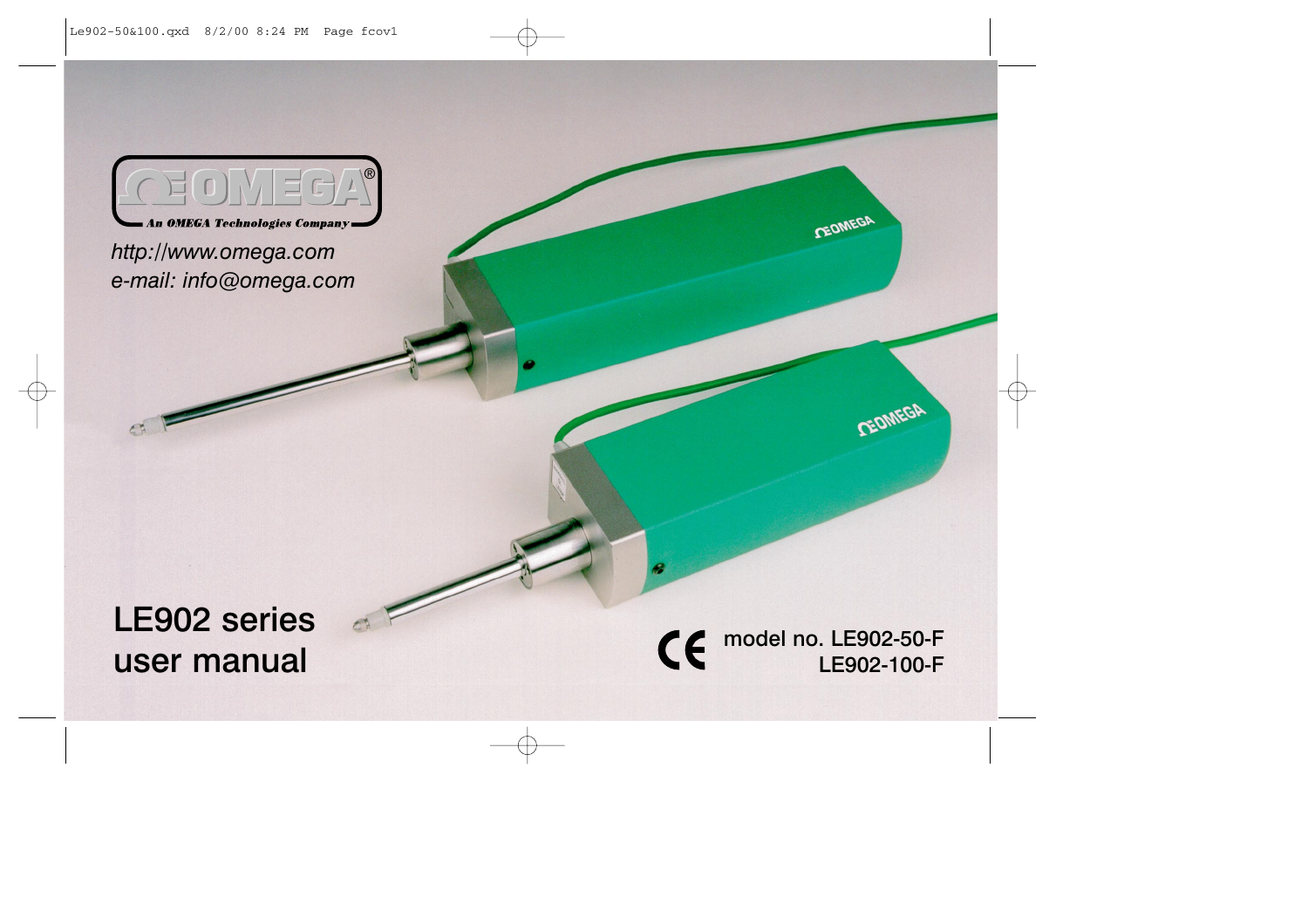

**CEOMEGA®** 

**OMEGAnet<sup>®</sup> On-Line Service** Internet e-mail

http://www.omega.com

info@omega.com

#### **Servicing North America:**

#### **Servicing Europe:**

| USA:<br>ISO 9001 Certified                                                                                                                                                                          | One Omega Drive, Box 4047<br>Stamford, CT 06907-0047<br>Tel: (203) 359-1660<br>e-mail: info@omega.com | FAX: (203) 359-7700    | Benelux:                                     | Postbus 8034, 1180 LA Amstelveen, The Netherlands<br>Tel: (31) 20 6418405<br>Toll Free in Benelux: 0800 0993344<br>e-mail: nl@omega.com              | FAX: (31) 20 6434643   |
|-----------------------------------------------------------------------------------------------------------------------------------------------------------------------------------------------------|-------------------------------------------------------------------------------------------------------|------------------------|----------------------------------------------|------------------------------------------------------------------------------------------------------------------------------------------------------|------------------------|
| Canada:                                                                                                                                                                                             | 976 Bergar<br>Laval (Quebec) H7L 5A1<br>Tel: (514) 856-6928<br>e-mail: info@omega.ca                  | FAX: (514) 856-6886    | <b>Czech Republic:</b>                       | ul. Rude armady 1868, 733 01 Karvina-Hranice<br>Tel: 420 (69) 6311899<br>Toll Free: 0800-1-66342<br>e-mail: czech@omega.com                          | FAX: 420 (69) 6311114  |
| For immediate technical or application assistance:                                                                                                                                                  |                                                                                                       |                        | France:                                      | 9, rue Denis Papin, 78190 Trappes<br>Tel: (33) 130-621-400<br>FAX: (33) 130-699-120<br>Toll Free in France: 0800-4-06342<br>e-mail: france@omega.com |                        |
| USA and Canada: Sales Service: 1-800-826-6342 / 1-800-TC-OMEGA <sup>SM</sup><br>Customer Service: 1-800-622-2378 / 1-800-622-BEST <sup>5M</sup><br>Engineering Service: 1-800-872-9436 / 1-800-USA- |                                                                                                       |                        |                                              |                                                                                                                                                      |                        |
| <b>Mexico and</b>                                                                                                                                                                                   | <b>WHEN</b> SM<br>TELEX: 996404 EASYLINK: 62968934 CABLE: OMEGA                                       |                        |                                              | Germany/Austria: Daimlerstrasse 26, D-75392 Deckenpfronn, Germany<br>Tel: 49 (07056) 3017<br>Toll Free in Germany: 0130 11 21 66                     | FAX: 49 (07056) 8540   |
| <b>Latin America:</b>                                                                                                                                                                               | Tel: (95) 800-826-6342<br>En Español: (95) 203-359-7803<br>e-mail: espanol@omega.com                  | FAX: (95) 203-359-7807 |                                              | e-mail: info@omega.de                                                                                                                                |                        |
|                                                                                                                                                                                                     |                                                                                                       |                        | <b>United Kingdom:</b><br>ISO 9002 Certified | One Omega Drive, River Bend Technology Centre<br>Northbank, Irlam, Manchester<br>M44 5EX, England                                                    |                        |
|                                                                                                                                                                                                     |                                                                                                       |                        |                                              | Tel: 44 (161) 777-6611<br>Toll Free in the United Kingdom: 0800-488-488<br>e-mail: info@omega.co.uk                                                  | FAX: 44 (161) 777-6622 |

It is the policy of OMEGA to comply with all worldwide safety and EMC/EMI regulations that apply. OMEGA is constantly pursuing certification of its products to the European New Approach Directives. OMEGA will add the CE mark to every appropriate device upon certification.

The information contained in this document is believed to be correct, but OMEGA Engineering, Inc. accepts no liability for any errors it contains, and reserves the right to alter specifications without notice.

WARNING: These products are not designed for use in, and should not be used for, patient-connected applications.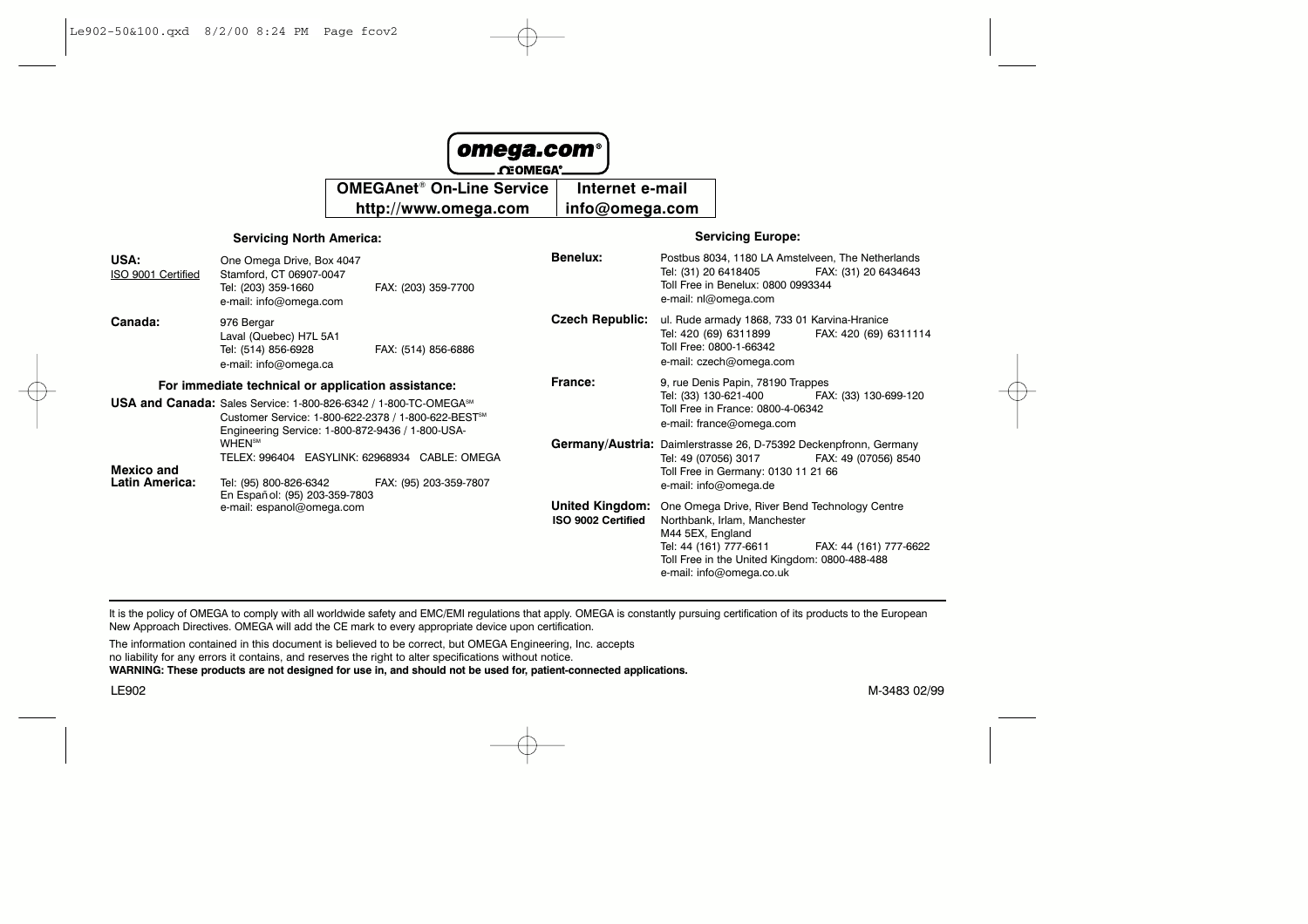# 

| <b>Section Title</b> |                                   | Page | <b>Section Title</b> |                           | Page |
|----------------------|-----------------------------------|------|----------------------|---------------------------|------|
|                      |                                   |      |                      |                           |      |
| 1.0                  |                                   |      | 5.0                  | Mechanical Installation 7 |      |
| 2.0                  | Safety summary 2                  |      | 6.0                  | Operation 9               |      |
| 3.0                  | Handling and maintenance 3        |      | 7.0                  | Specification 10          |      |
| 4.0                  | Linear Encoder Connection 5       |      | 8.0                  | Connections 11            |      |
| 4.1                  | Connection to a Digital Readout 5 |      | 9.0                  | Outline Drawings  12      |      |
| 4.2                  | Connection to PC or Digital       |      |                      | Warranty/Disclaimer       |      |
|                      | Readout via Orbit Network 6       |      |                      |                           |      |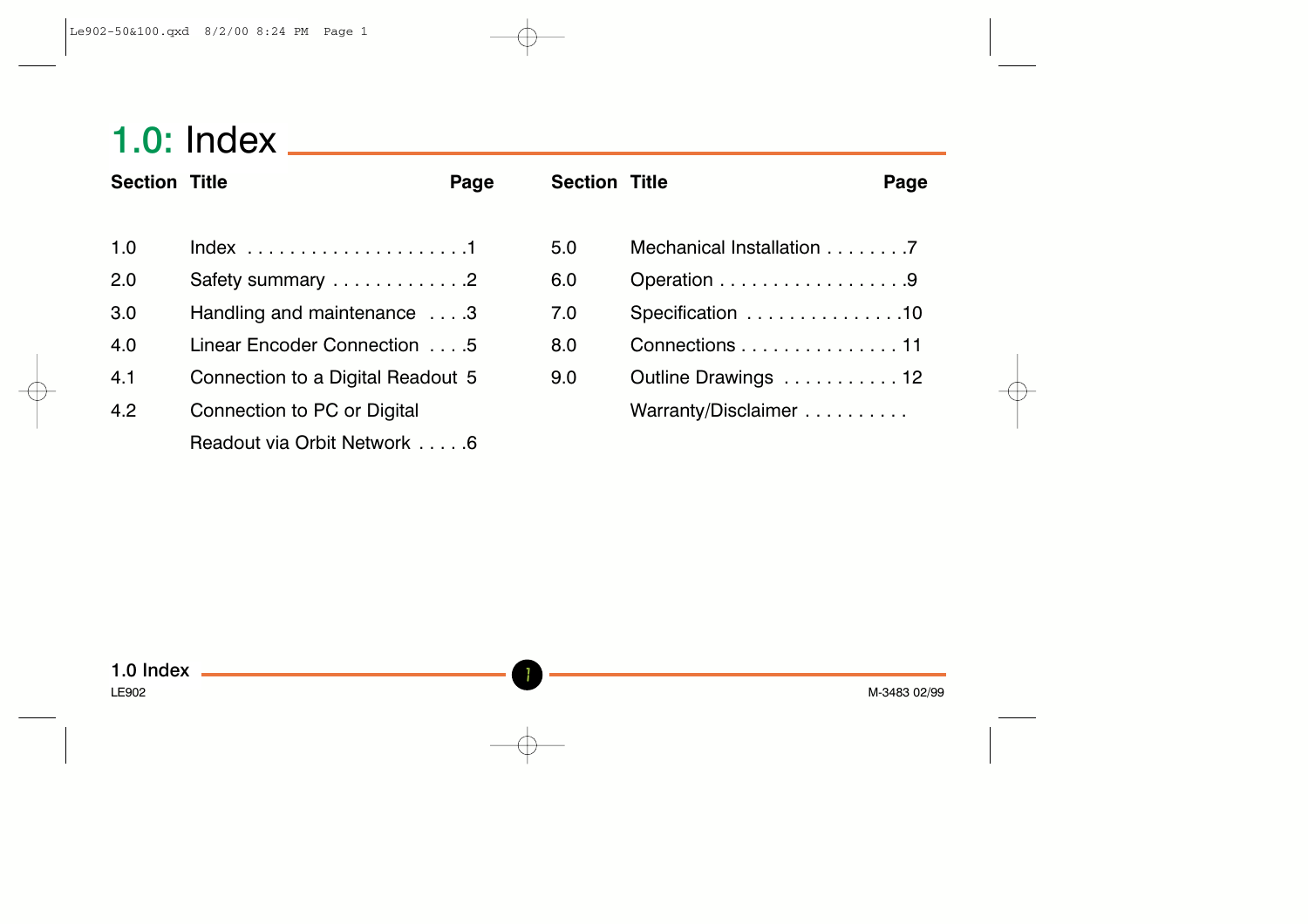# 2.0: Safety Summary

## **Terms in this Handbook**

**WARNING** statements identify conditions or practices that could result in personal injury or loss of life.

**CAUTION** statements identify conditions or practices that could result in damage to the equipment or other property.

### Symbols in this manual



This symbol indicates where applicable cautionary or other information is to be found.

### **WARNINGS:**

### Do not operate in an explosive atmosphere

To avoid explosion, do not operate this equipment in an explosive atmosphere.

### NOTES-

## This equipment contains no user serviceable parts This equipment must be returned to Omega for all

servicing and repair (see section 10.0).

## **Low Voltage**

This equipment operates at below the SELV and is therefore outside the scope of the Low Voltage Directive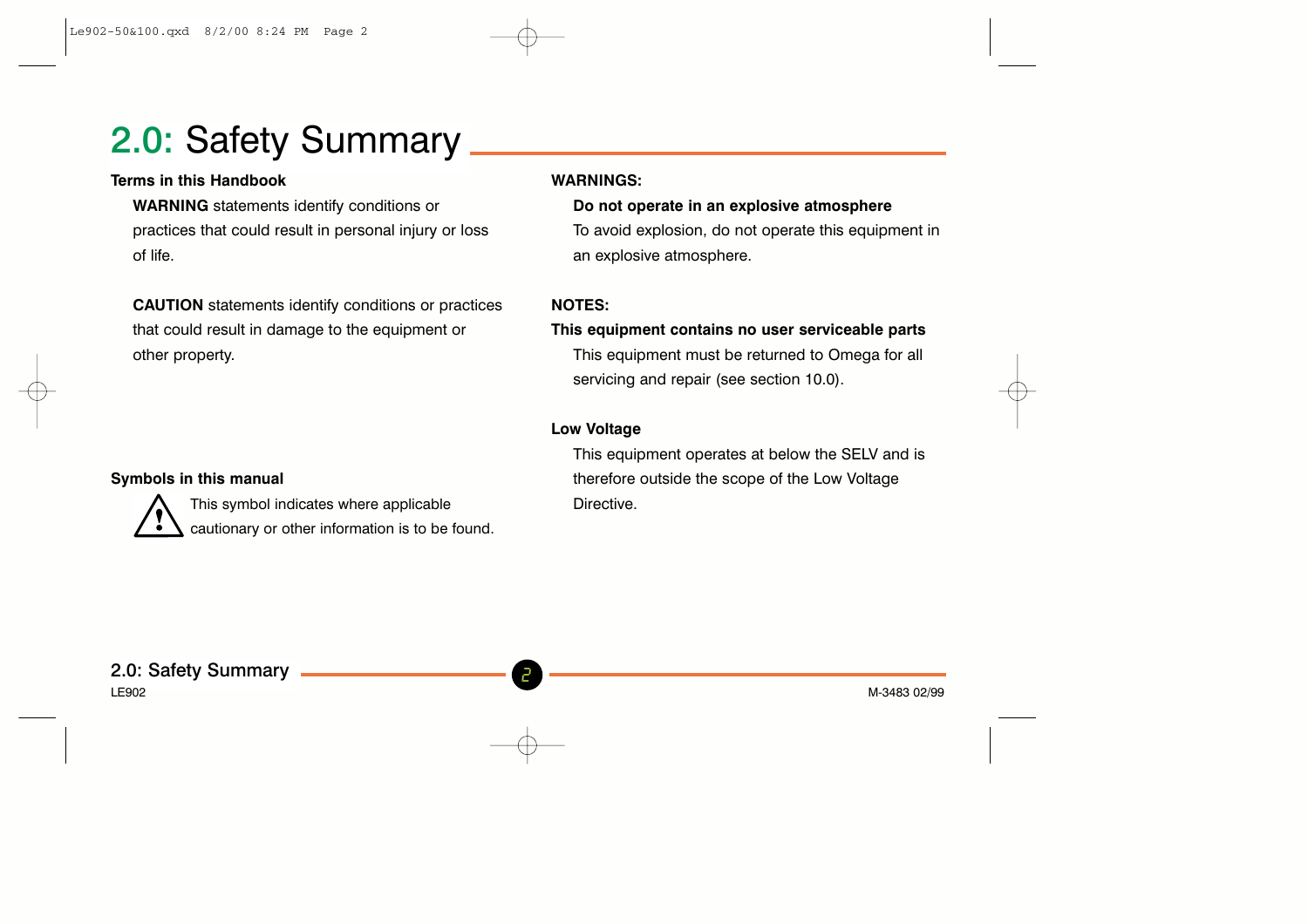# 3.0: Handling & Maintenance

The Omega range of Linear Encoders are precision nstruments and should be handled with care. Where possible the Linear Encoder should be stored in its protective box when not being used.

These Linear Encoders are designed to be maintenance free. No oiling of the shaft is necessary. Contacts with solvents should be avoided. Any attempt to dismantle the Linear Encoder will invalidate the warranty.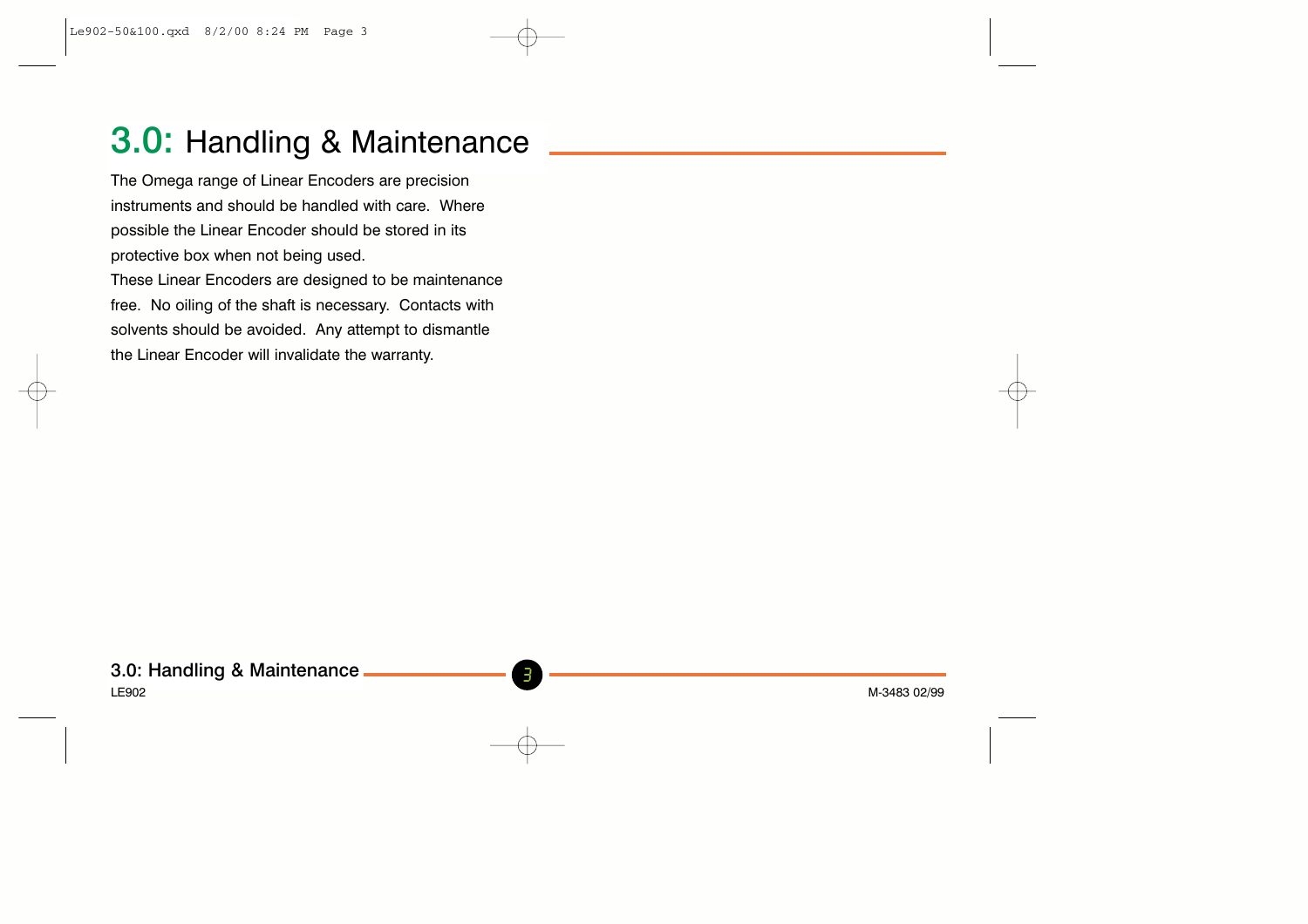# 3.0: Handling & Maintenance (continued)

## Replacing the probe tip

- 1. Unscrew tip.
- 2. Install new tip.
- 3. Hand tighten tip.

## **Care during transportation**

To prevent damage caused by a sudden accidental extension or reaction of the shaft, it is recommended that the protective flexible cap is fitted over the ball tip and mounting spigot prior to transporting the encoder.



## 3.0: Handling & Maintenance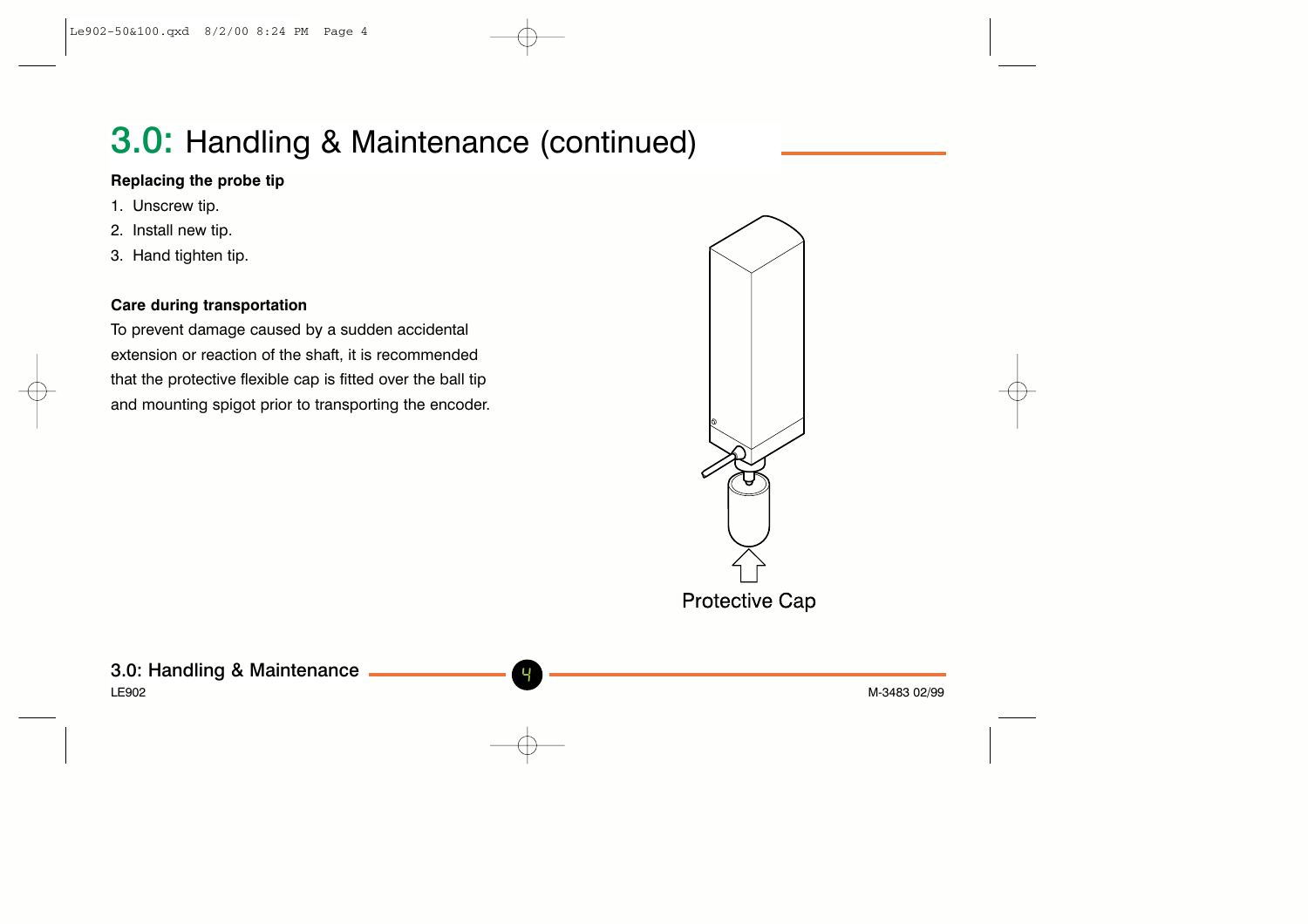# 4.0: Linear Encoder Connection

## 4.1: Connection to Digital Readout



**LE902** 

5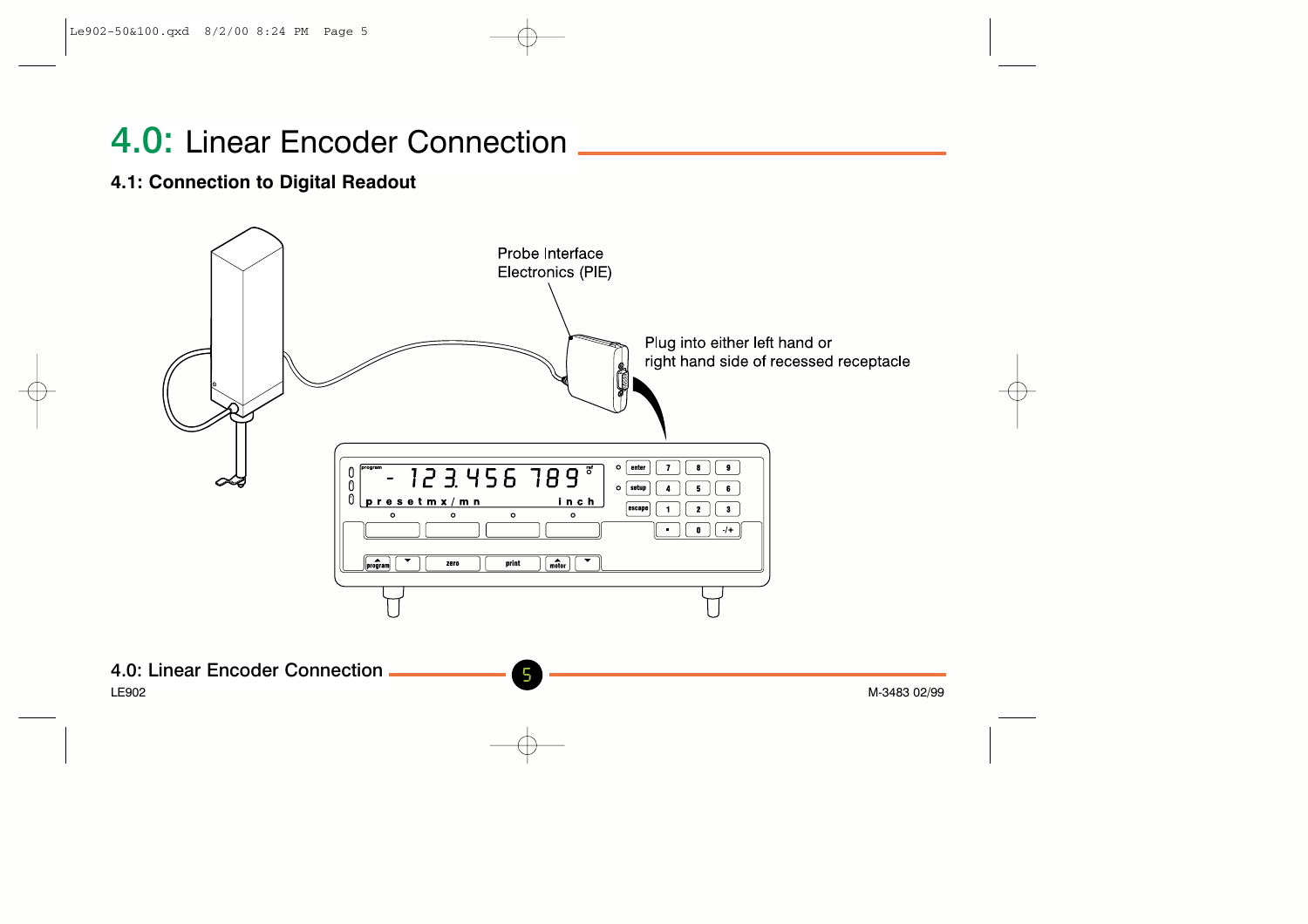# 4.0: Linear Encoder Connection (Continued)

## 4.2: Connection to a PC or Digital Readout via Orbit Network



6

4.0: Linear Encoder Connection

**LE902**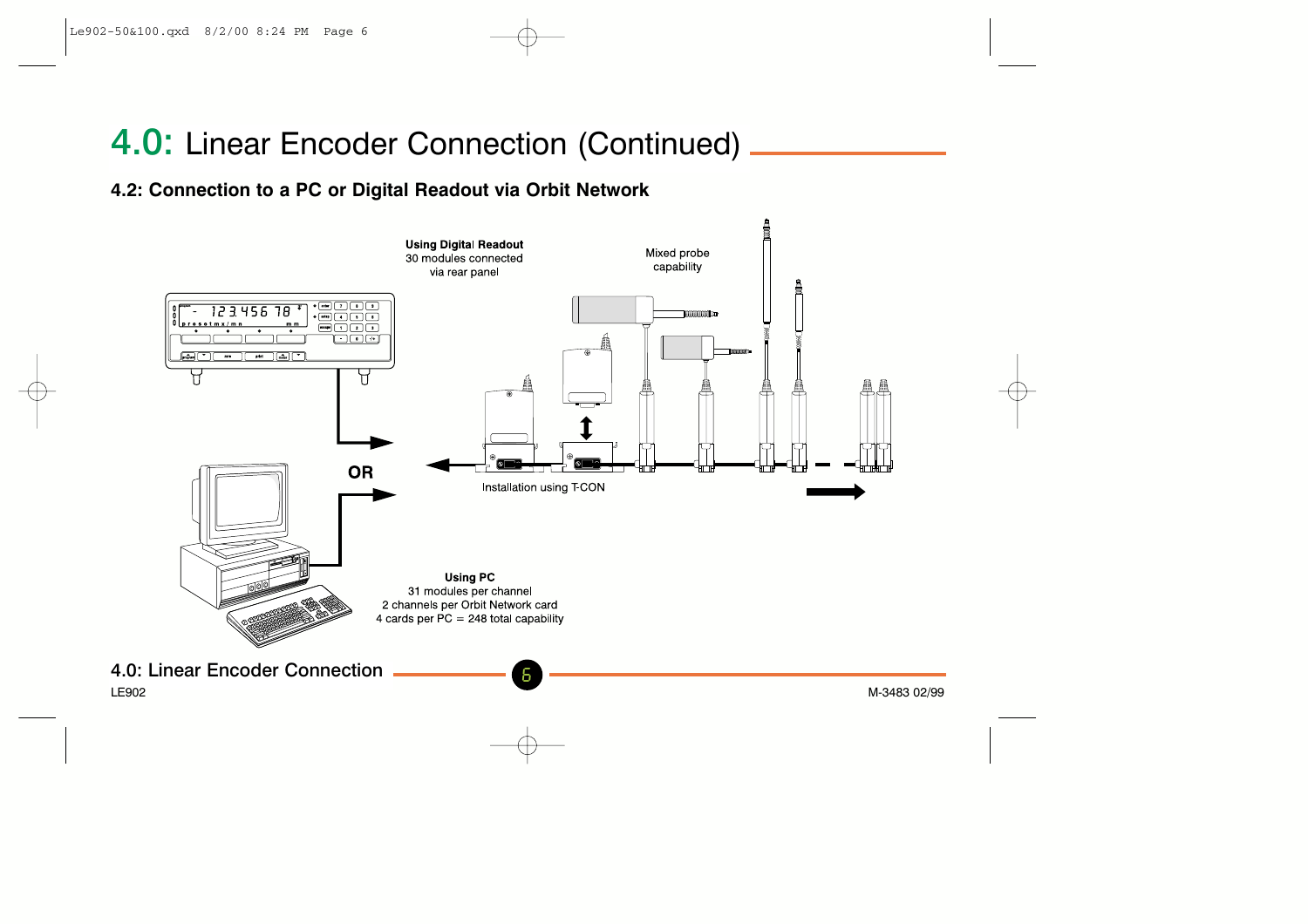# 5.0: Mechanical Installation





Ensure that the probe is not subjected to over-travel, or side loading at the tip.

When mounting the Linear Encoder avoid distortion of the bearing assembly by over-tightening of mounting screws.

### Notes:

It is important to ensure that the probe is perpendicular to measuring table to avoid introducing cosine errors.

Do not use excessive torque when tightening gauge stand knobs.

Keep cable away from moving parts to avoid wear.

Protect against shock loading or impact.

## 5.0: Mechanical Installation

I F902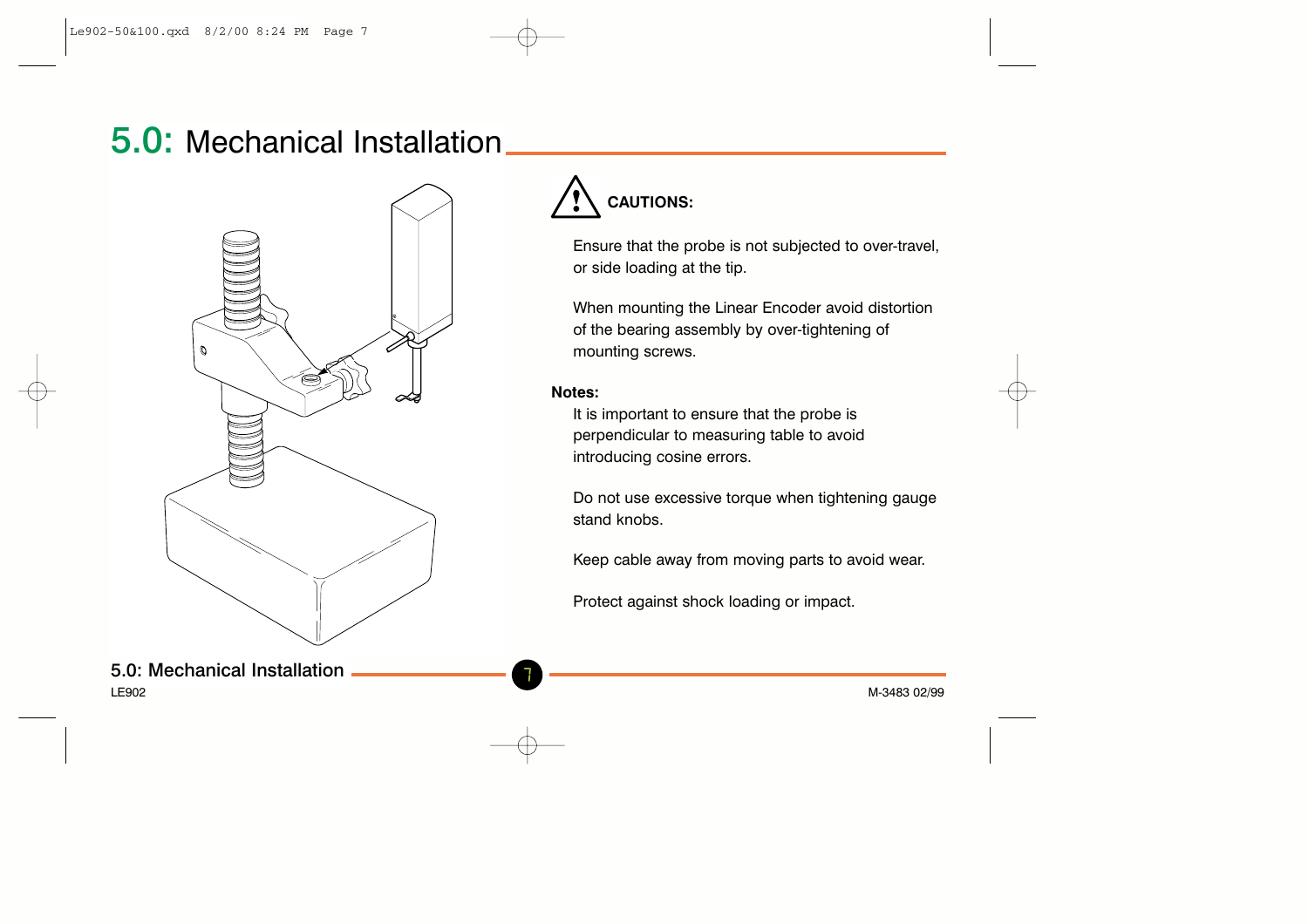# 5.0: Mechanical Installation (continued)

## **Clamping Configurations**

When mounting Linear Encoder do not over tighten clamp screws.



Recommended maximum tightening torque

Where  $d =$  screw dia mm

$$
= \frac{0.28d ((P'fid) + 0.15)}{(1-(0.15 P'fid))}
$$

 $P =$  screw pitch mm

assuming a 'V' form thread and 0.15 coefficient of friction



Mounting collet available as an accessory: Part No. 207251

I F902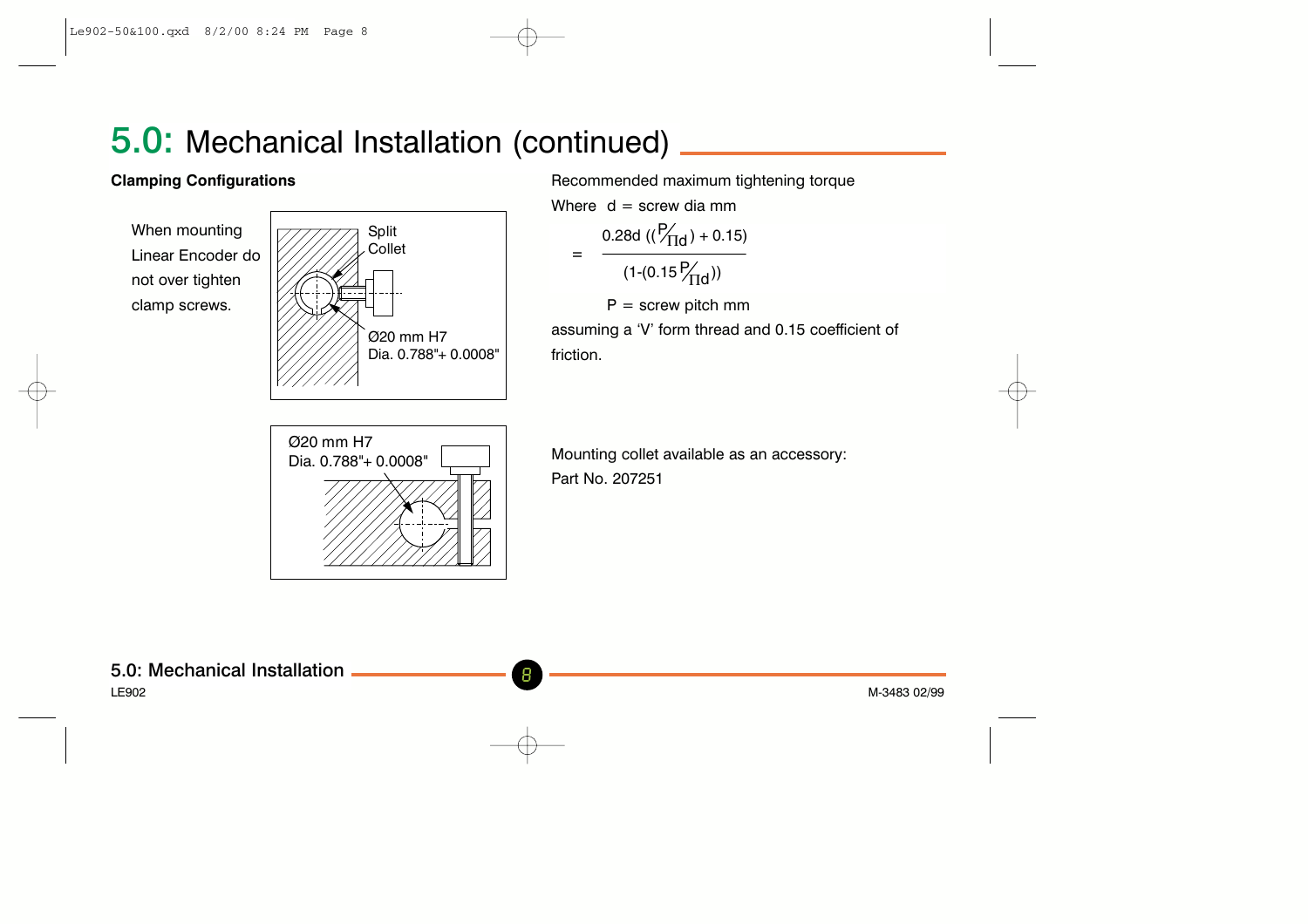# 6.0: Operation \_\_\_\_\_\_\_\_\_\_\_\_\_

## **Finger Lift**

Snaps over probe tip enabling tip to be lifted without transferring heat to shaft.



6.0: Operation **LE902**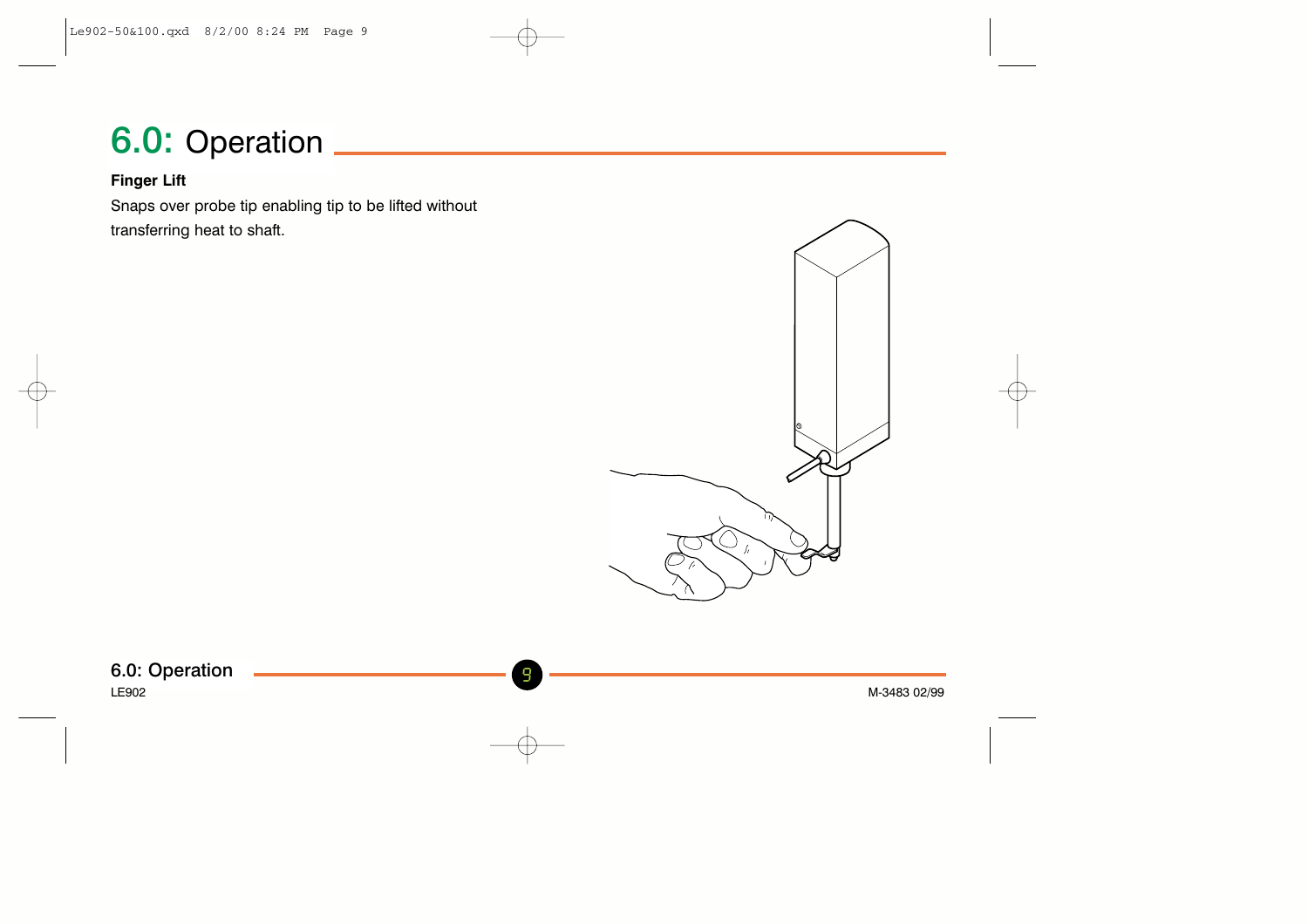# 7.0: Specification

| Model           | LE902-50                         | LE902-100                                                              |
|-----------------|----------------------------------|------------------------------------------------------------------------|
| Stroke          | 50.8mm (2.0")                    | 101.6mm(4.0")                                                          |
| Resolution      | $0.05 \mu m$ (2 millionths inch) |                                                                        |
| Accuracy        | $\pm$ 1µm (40 millionths inch)   |                                                                        |
| Reference temp  | $20^{\circ}$ C (68 $^{\circ}$ F) |                                                                        |
| Slew rate       | $0.5$ m/sec $(1.5$ ft/sec)       |                                                                        |
| Operating       |                                  | Vertically upright or coupled                                          |
| attitude        |                                  |                                                                        |
| Gauging forces: |                                  |                                                                        |
| (typical at     |                                  |                                                                        |
| mid stroke)     |                                  |                                                                        |
| Downwards       |                                  | 115gm (4.0 oz)                                                         |
| Upwards         |                                  | N/A                                                                    |
| Horizontal      |                                  | N/A                                                                    |
| Max side load   |                                  | 100gm (3.5 oz)                                                         |
| Cable length    |                                  | $2m/6.5$ feet                                                          |
| Temp range      |                                  |                                                                        |
| - Operating     |                                  | 0° to 50°C (32° to 122°F)                                              |
| - Storage       |                                  | -20 $^{\circ}$ to +70 $^{\circ}$ C (-4 $^{\circ}$ to 158 $^{\circ}$ F) |
|                 |                                  |                                                                        |

| IP Rating             | Probe                    | <b>IP40</b>            |  |
|-----------------------|--------------------------|------------------------|--|
|                       | Interface<br>Electronics | IP <sub>53</sub>       |  |
| Mounting              |                          | 20mm (0.7874 in)       |  |
|                       |                          | g6/H7                  |  |
| Tip thread size       |                          | M2.5x6 deep            |  |
| <b>Supply Voltage</b> |                          | $5V \pm 0.25VDC$       |  |
| Supply Current (max)  |                          | 60mA                   |  |
| Serial Communications |                          | 9600 Baud or           |  |
| <b>Baud Rate</b>      |                          | 187.5K Baud            |  |
| Serial Communications |                          | Orbit Network Protocol |  |
| Protocol              |                          |                        |  |
| Maximum Reading Rate  |                          | 1000 readings/sec      |  |
| <b>EMC</b>            |                          | EN50081-1 &            |  |
|                       |                          | EN50082-1              |  |
|                       |                          |                        |  |
|                       |                          |                        |  |
|                       |                          |                        |  |
|                       |                          |                        |  |

10

## 7.0: Specification -

LE902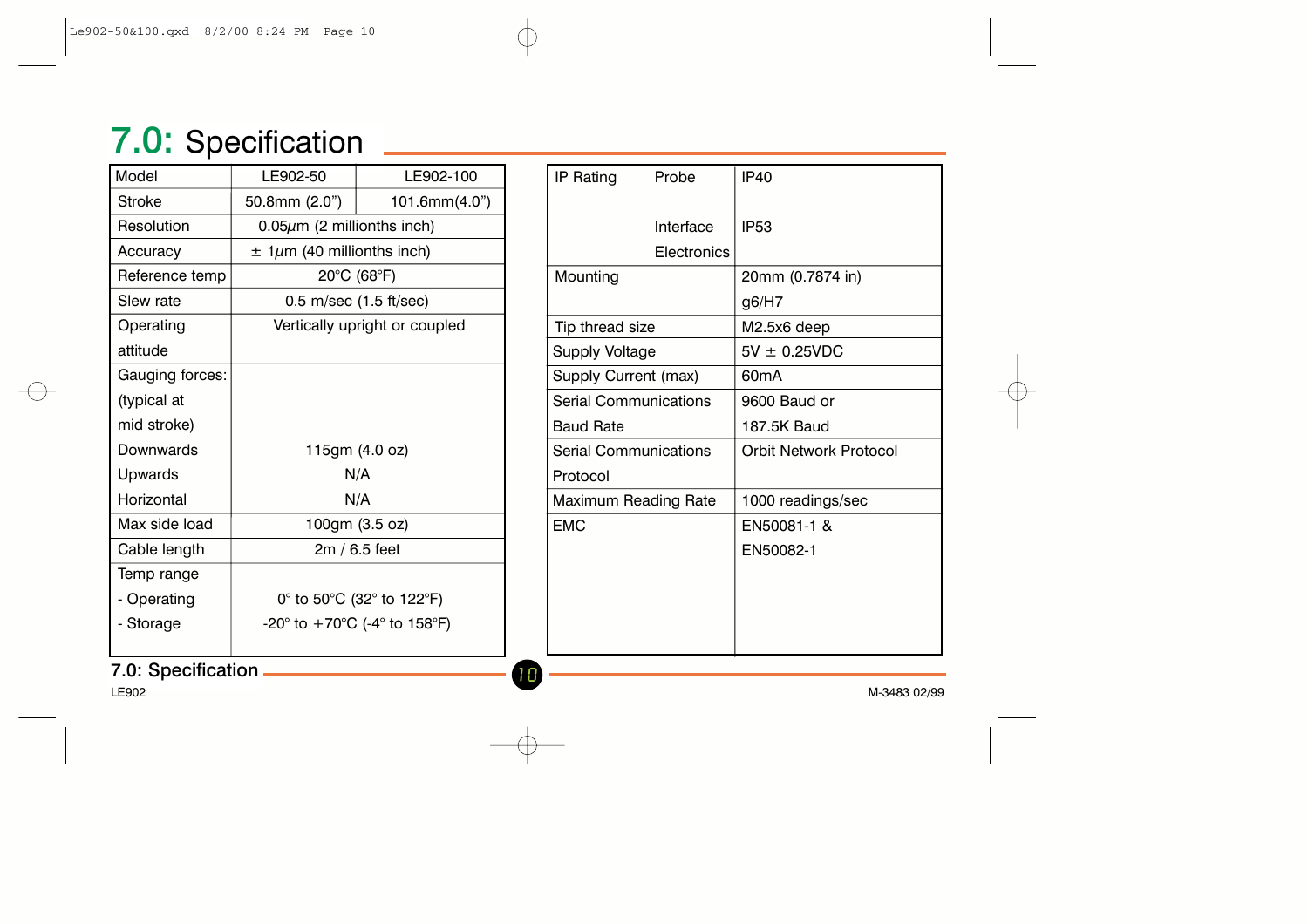# 8.0: Connections \_

### **PIE Pin assignment**

| Pin            | <b>Function</b> |
|----------------|-----------------|
| 1              | (none)          |
| $\mathbf{2}$   | <b>RS485(A)</b> |
| 3              | <b>RS485(B)</b> |
| 4              | 0V              |
| 5              | 0V              |
| 6              | $+5V$           |
| $\overline{7}$ | $+5V$           |
| 8              | $+5V$           |
| 9              | 0V              |



PIE can be fitted directly into the back of the Digital Readout or linked into the 'Orbit' Network using the stackable T-CON connectors.

**LE902**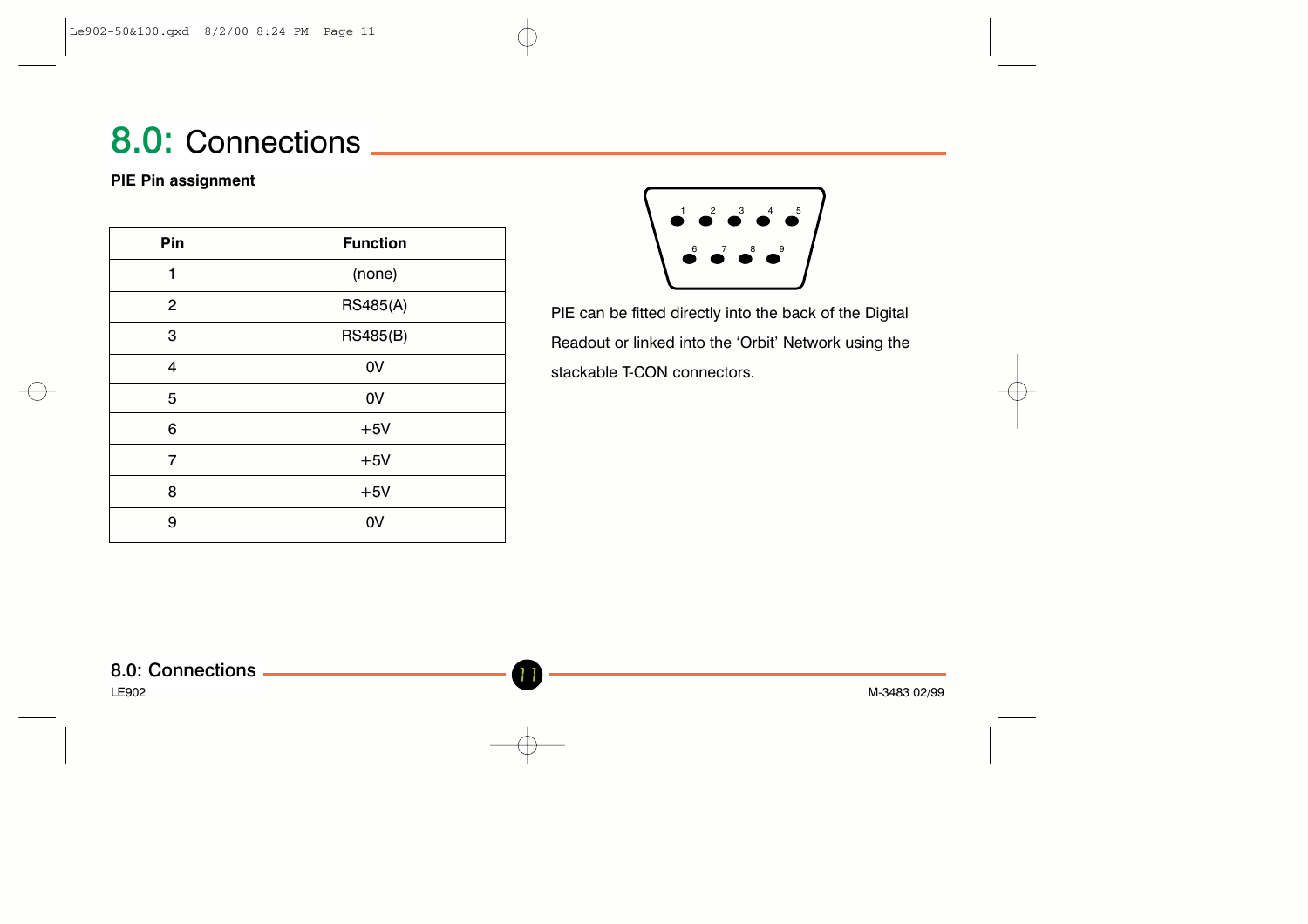# 9.0: Outline Drawings



**LE902** 

M-3483 02/99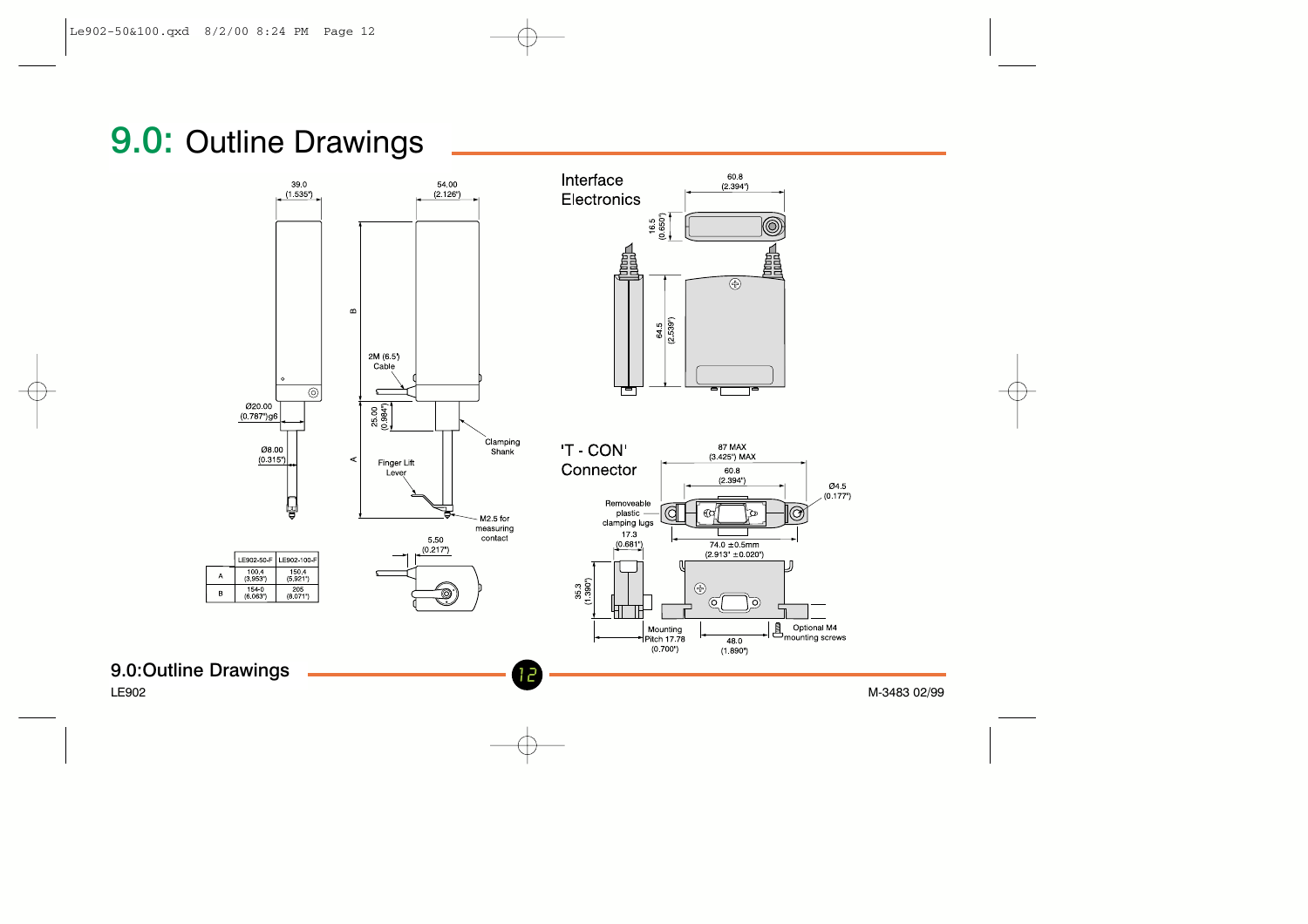### **WARRANTY/DISCLAIMER**

OMEGA ENGINEERING. INC. warrants this unit to be free of defects in materials and workmanship for a period of 13 months from date of purchase. OMEGA Warranty adds an additional one (1) month grace period to the normal one (1) year product warranty to cover handling and shipping time. This ensures that OMEGA's customers receive maximum coverage on each product.

If the unit malfunctions, it must be returned to the factory for evaluation. OMEGA's Customer Service Department will issue an Authorized Return (AR) number immediately upon phone or written request. Upon examination by OMEGA, if the unit is found to be defective, it will be repaired or replaced at no charge. OMEGA's WARRANTY does not apply to defects resulting from any action of the purchaser including but not limited to mishandling, improper interfacing, operation outside of design limits, improper repair, or unauthorized modification. This WARRANTY is VOID if the unit shows evidence of having been tampered with or shows evidence of having been damaged as a result of excessive corrosion: or current, heat, moisture or vibration: improper specification: misapplication: misuse or other operating conditions outside of OMEGA's control. Components which wear are not warranted, including but not limited to contact points, fuses, and triacs.

OMEGA is pleased to offer suggestions on the use of its various products. However, OMEGA neither assumes responsibility for any omissions or errors nor assumes liability for any damages that result from the use of its products in accordance with information provided by OMEGA, either verbal or written, OMEGA warrants only that the parts manufactured by it will be as specified and free of defects. OMEGA MAKES NO OTHER WARRANTIES OR REPRESENTATIONS OF ANY KIND WHATSOEVER. EXPRESS OR IMPLIED. EXCEPT THAT OF TITLE, AND ALL IMPLIED WARRANTIES INCLUDING ANY WARRANTY OF MERCHANTARILITY AND FITNESS FOR A PARTICULAR PURPOSE ARE HEREBY DISCLAIMED. LIMITATION OF LIABILITY: The remedies of purchaser set forth herein are exclusive, and the total liability of OMEGA with respect to this order, whether based on contract, warranty, negligence, indemnification, strict liability or otherwise, shall not exceed the purchase price of the component upon which liability is based. In no event shall OMEGA be liable for consequential, incidental or special damages.

CONDITIONS: Equipment sold by OMEGA is not intended to be used, nor shall it be used: (1) as a "Basic Component" under 10 CFR 21 (NRC), used in or with any nuclear installation or activity; or (2) in medical applications or used on humans. Should any Product(s) be used in or with any nuclear installation or activity, medical application. used on humans, or misused in any way. OMEGA assumes no responsibility as set forth in our basic WARRANTY/DISCLAIMER language, and, additionally, purchaser will indemnify OMEGA and hold OMEGA harmless from any liability or damage whatsoever arising out of the use of the Product(s) in such a manner.

### **RETURN REQUESTS / INQUIRIES**

Direct all warranty and repair requests/inquiries to the OMEGA Customer Service Department BEFORE BETURNING ANY PRODUCT(S) TO OMEGA PURCHASER MUST OBTAIN AN AUTHORIZED RETURN (AR) NUMBER FROM OMEGA'S CUSTOMER SERVICE DEPARTMENT (IN ORDER TO AVOID PROCESSING DELAYS). The assigned AR number should then be marked on the outside of the return package and on any correspondence.

The purchaser is responsible for shipping charges freight insurance and proper packaging to prevent breakage in transit.

FOR WARRANTY RETURNS, please have the following information available **BEFORE** contacting OMEGA:

- 1 Purchase Order number under which the product was **PURCHASED**
- 2. Model and serial number of the product under warranty, and
- 3. Repair instructions and/or specific problems relative to the product.

#### FOR NON-WARRANTY REPAIRS.

consult OMEGA for current repair charges. Have the following information available BEFORE contacting OMEGA:

- 1. Purchase Order number to cover the
	- COST of the repair.
- 2. Model and serial number of the product, and
- $\mathbf{R}$ Repair instructions and/or specific problems relative to the product.

OMEGA's policy is to make running changes, not model changes, whenever an improvement is possible. This affords our customers the latest in technology and engineering.

OMEGA is a registered trademark of OMEGA ENGINEERING. INC.

© Copyright 1998 OMEGA ENGINEERING, INC. All rights reserved. This document may not be copied, photocopied, reproduced, translated, or reduced to any electronic medium or machine-readable form, in whole or in part, without the prior written consent of OMEGA ENGINEERING. INC.